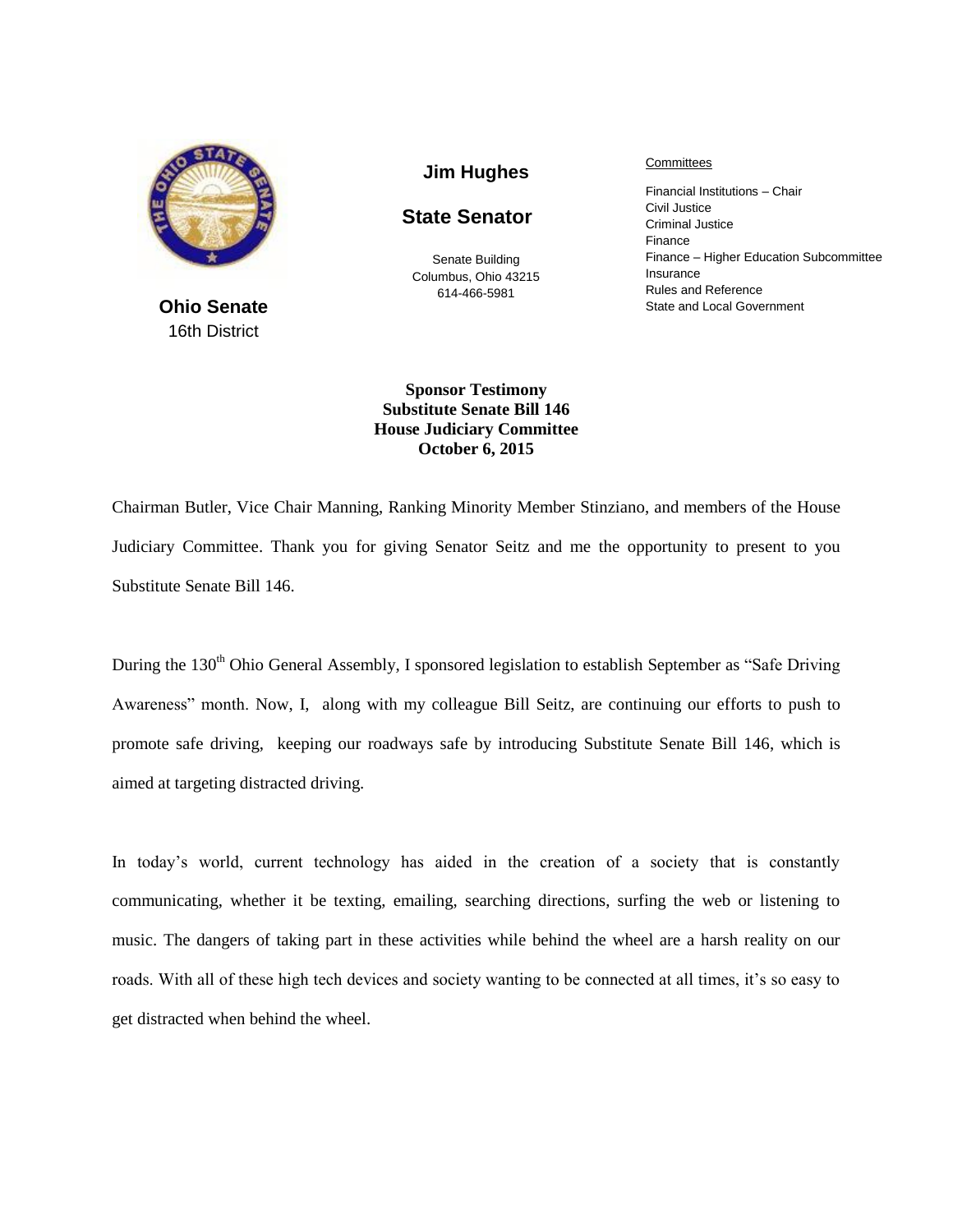The National Highway Safety Administration reports that 3,154 people were killed and an estimated 424,000 people were injured in motor vehicle crashes involving distracted driving. 10% of fatal crashes and 18% of injury crashes in 2013 were reported as distraction-affected crashes.<sup>1</sup> Distracted driving was involved in more than 17,800 crashes in Ohio in 2014, or about 6 percent of all accidents, according to the Ohio State Highway Patrol.<sup>2</sup>

Substitute Senate Bill 146 would create an enhanced penalty for "distracted driving" that can only come into play when a driver is pulled over for another moving violation, which is currently a minor misdemeanor offense under Ohio law. Additionally, a law enforcement officer would only be able to issue a citation for "distracted driving" if they witness the offense at the same time as another moving violation, such as running a stop sign or red light. The legislation requires that the person cited for distracted driving pay a fine of one hundred dollars for each offense.

Substitute Senate Bill 146 was amended in the Senate Criminal Justice committee, without objection, to incorporate the following changes:

1. To provide an alternative to allow offenders to complete a distracted driving safety course in lieu of paying the fine (the language specifies that the course content and duration shall be established by the Director of Public Safety);

 $\overline{a}$ 

<sup>1</sup> NCSL **Traffic Safety Trends State Legislative Action 2014** *By Anne Teigen, Douglas Shinkle and Amanda Essex* February 2015

<sup>2</sup> **"Ohio troopers issue more than 1,000 tickets in crackdown on distracted driving"** Robert Higgs, Northeast Ohio Media Group, Northeast Ohio Media Group Columbus bureau chief The Plain Dealer July 30, 2015 at 12:45 PM, updated July 30, 2015 at 12:57 PM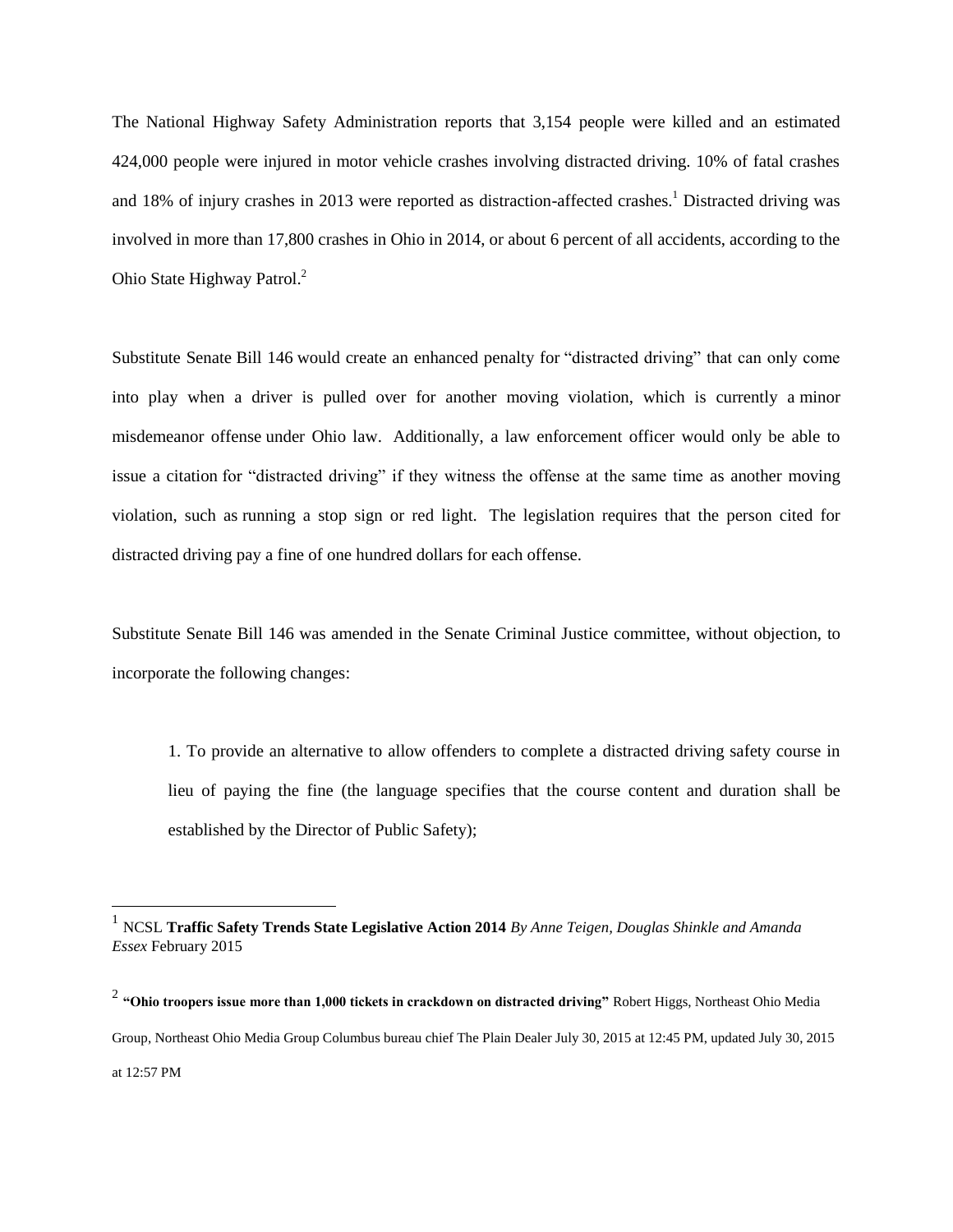2. To add integrated automobile manufactured technology systems to the covered exceptions to the offense of distracted driving (automobile manufacturers are placing integrated systems into their vehicles to try to make it as safe as possible for driver's to use their cell phones while driving by talking into the systems that are built into the automobiles to reduce the need for actually using cell phones and to reduce the distracted driving risk- this language has the support of General Motors, Honda, the [Ohio Automobile Dealers Association a](http://www2.jlec-olig.state.oh.us/OLAC/Reports/ViewEmployer.aspx?id=202)nd the Alliance of Automobile Manufacturers);

3. To add utility service vehicle drivers to the covered exceptions to the offense of distracted driving. This change was necessary to ensure that those who are responding to emergencies, power outages or circumstances that could affect the health or safety of Ohio's citizens can use the communications equipment in their utility service vehicles or a vehicle for or on behalf of a utility to respond to issues where lives and property could be at risk. The trucks used by the utility companies are not all fitted with integrated communications systems and sometimes information is relayed through cell phones or other devices;

## 4. To clarify that "distracted" doesn't include drivers wearing earphones.

In committee, Substitute Senate Bill 146 received proponent testimony from: The Department of Public Safety; Dom Tiberi, 10TV Sports anchor/Maria Tiberi Foundation; former Ohio State Coach John Cooper; former Ohio State Coach Earle Bruce; Mid-Ohio Regional Planning Commission; Ohio Association for Justice; Ohio Prosecutors Association; Ohio Conference of AAA Clubs; The Alliance of Automobile Manufacturers; and the Ohio Bicycle Federation. No opposition testimony was presented, or submitted, to the committee during the four public hearings that this legislation received.